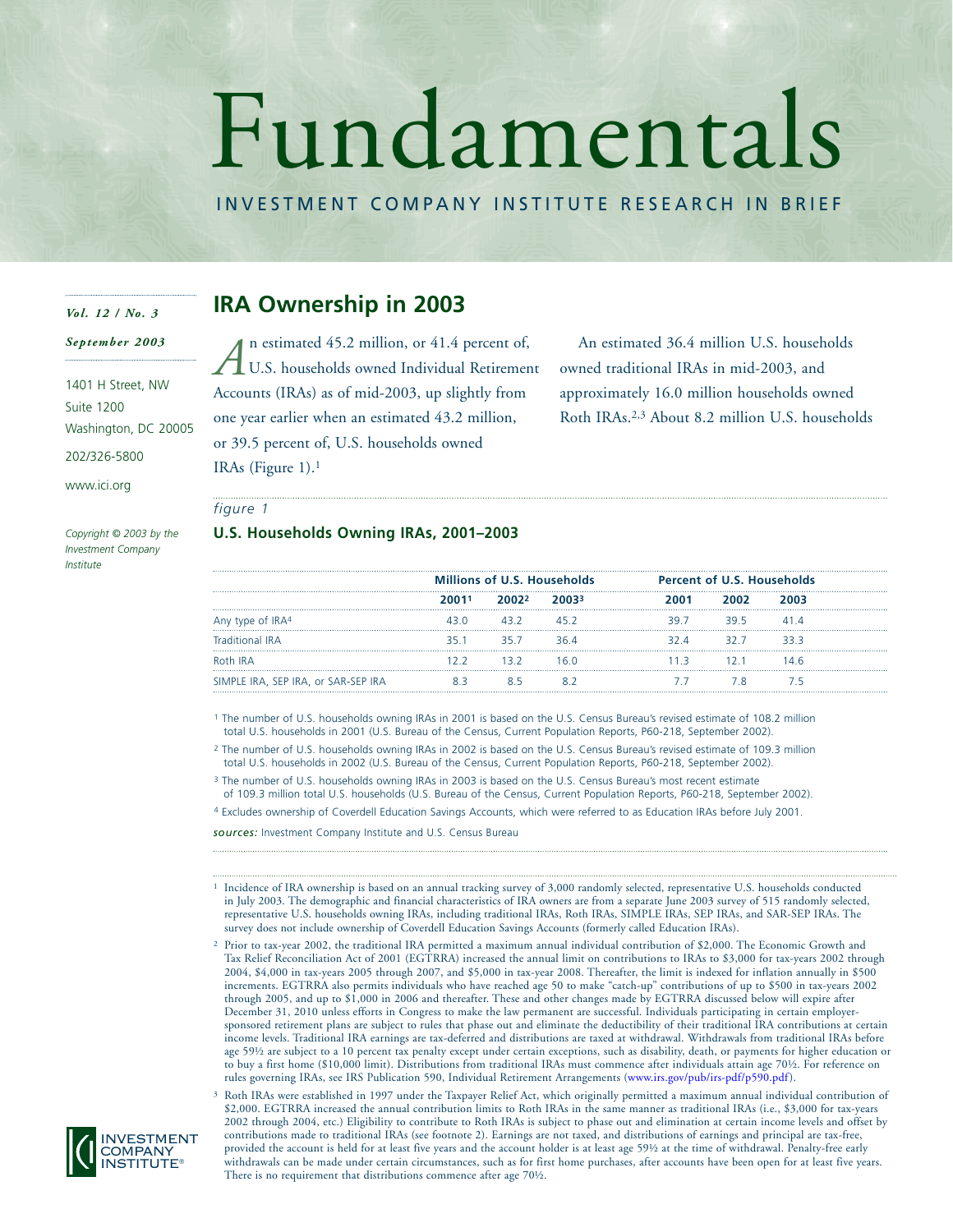owned employer-sponsored IRAs, such as SIMPLE IRAs, SEP IRAs, or SAR-SEP IRAs.4

# **Characteristics of Households Owning IRAs**

*Traditional IRAs.* Households owning traditional IRAs in June 2003 tended to have greater financial assets but lower income than households holding other types of IRAs (Figure 2). The financial decisionmakers of traditional IRA households generally were older and more likely to be retired than were the financial decisionmakers of Roth or employer-sponsored IRA households.

Traditional IRA households had a median of \$30,000 in their traditional IRAs in June 2003, typically held in two accounts (Figure 3). Most traditional IRA households held these accounts at full-service brokerages, bank or savings institutions, mutual fund companies, or independent financial planning firms. Nearly three-quarters opened their first traditional IRA before 1994.

*Roth IRAs.* Households owning Roth IRAs had the lowest median financial assets of all IRA households (Figure 2). The financial decisionmakers of Roth IRA households had a median age of 45 years and were the most likely of all IRA household

decisionmakers to have four-year college or postgraduate degrees. The majority of Roth IRA households owned one Roth IRA account, with a median balance of \$10,000 in June 2003 (Figure 4). Twenty-nine percent of Roth IRA households opened a Roth IRA as their first IRA account. Roth IRA households most often held Roth IRA accounts at independent financial planning firms, full-service brokerages, or mutual fund companies. Seventy-nine percent of Roth IRAs were opened between 1998 and 2000; the remaining 21 percent opened Roth IRAs in 2001 or later. Median total IRA assets for Roth IRA households in June 2003 were \$18,400 (Figure 2).

*Employer-Sponsored IRAs.* The financial decisionmakers of households with employersponsored IRAs had a median age of 46 years (Figure 2). Four-fifths of these individuals were working and 38 percent of those were selfemployed. Fifty-eight percent of households with employer-sponsored IRAs also owned traditional IRAs, and 29 percent also owned Roth IRAs. Households with employer-sponsored IRAs had a median of \$22,200 invested in all types of IRAs in June 2003.

<sup>4</sup> The SIMPLE IRA was created by the Small Business Job Protection Act of 1996 for employers with no more than 100 employees and permits employees to make annual elective contributions. EGTRRA increased the SIMPLE IRA annual contribution limit to \$7,000 in tax-year 2002 from \$6,500 in tax-year 2001, and increases the annual contribution limit in increments until it reaches \$10,000 in 2005. Employers must match employee elective contributions dollar-for-dollar up to 3 percent of the employee's compensation or provide a 2 percent contribution for all eligible employees. Distributions from SIMPLE IRAs are generally taxed under the rules applicable to traditional IRAs. Early withdrawals are usually subject to the provisions applicable to traditional IRAs, but those made within two years of the date on which an individual first began to participate in the program are subject to a 25 percent rather than a 10 percent early withdrawal tax.

Simplified Employee Pension (SEP) IRAs, created under the Revenue Act of 1978, are arrangements established by an employer for each eligible employee. Employees receive immediate vesting in employer contributions and generally direct investments. EGTRRA increased the annual employer contribution limit from 15 percent to 25 percent of compensation and increased the compensation limit from \$170,000 in tax-year 2001 to \$200,000 in tax-year 2002 (indexed thereafter in increments of \$5,000). Distributions from SEP IRAs are generally taxed under the rules applicable to IRAs. Early withdrawals are subject to the early withdrawal tax applicable to IRAs.

A SAR-SEP IRA is a SEP IRA with a salary reduction feature. The Small Business Job Protection Act prohibited the formation of new SAR-SEP IRAs after December 31, 1996.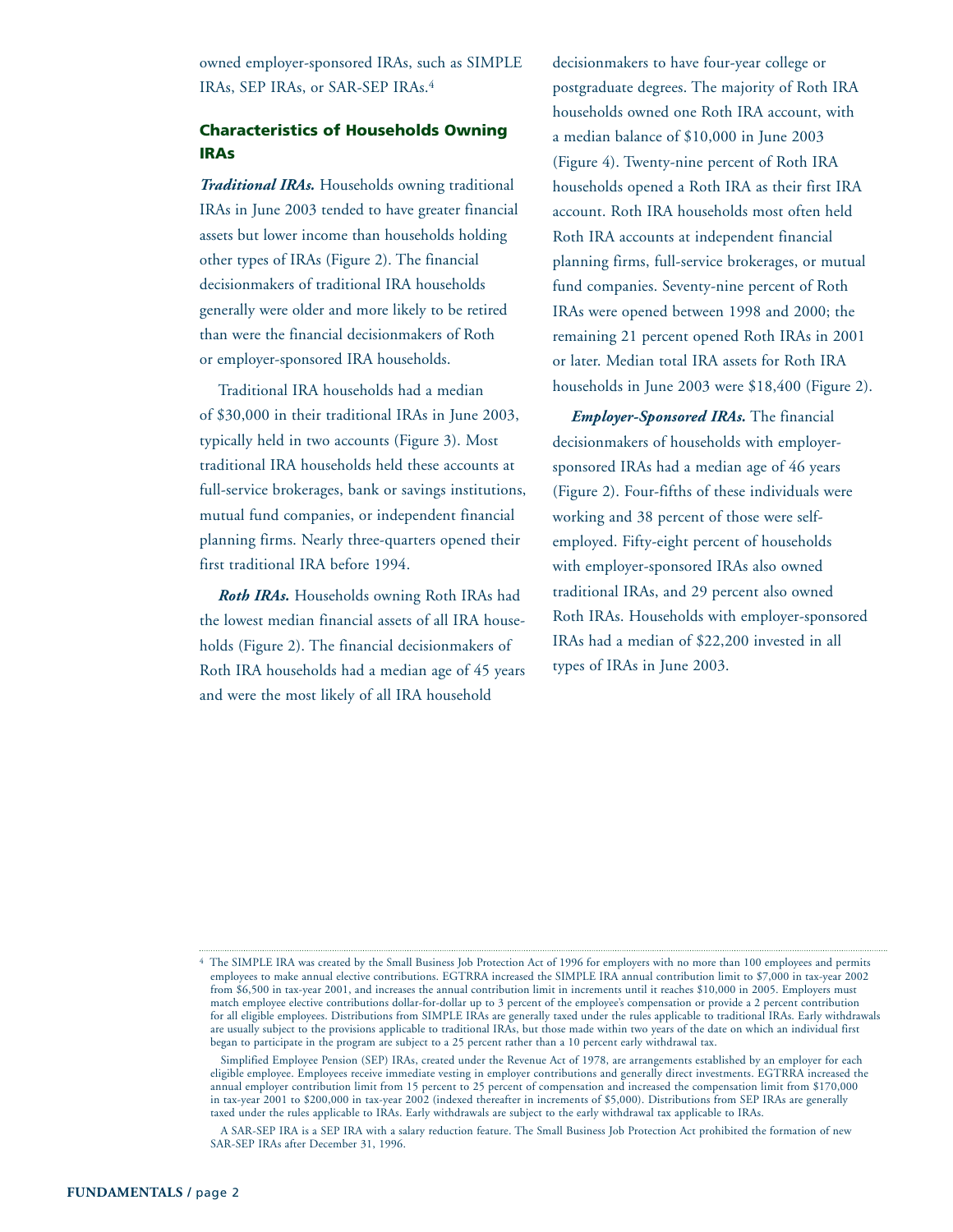# **Characteristics of U.S. Households Owning IRAs, 2003**

|                                                       | <b>Type of IRA Owned</b>         |                                  |                           |                                                          |  |  |
|-------------------------------------------------------|----------------------------------|----------------------------------|---------------------------|----------------------------------------------------------|--|--|
|                                                       | Own<br>Any Type of<br><b>IRA</b> | <b>Traditional</b><br><b>IRA</b> | <b>Roth</b><br><b>IRA</b> | <b>Employer-</b><br><b>Sponsored</b><br>IRA <sup>1</sup> |  |  |
| <b>Median Per Household</b>                           |                                  |                                  |                           |                                                          |  |  |
| Age of household primary or co-decisionmaker          | 49 years                         | 52 years                         | 45 years                  | 46 years                                                 |  |  |
| Household income                                      | \$62,500                         | \$60,000                         | \$65,000                  | \$75,000                                                 |  |  |
| Household financial assets <sup>2</sup>               | \$160,000                        | \$227,300                        | \$139,600                 | \$172,200                                                |  |  |
| Household financial assets in all types of IRAs       | \$20,000                         | \$30,000                         | \$18,400                  | \$22,200                                                 |  |  |
| Percent of Households                                 |                                  |                                  |                           |                                                          |  |  |
| Married <sup>3</sup>                                  | 63                               | 64                               | 66                        | 70                                                       |  |  |
| Four-year college or postgraduate degree <sup>3</sup> | 64                               | 63                               | 72                        | 66                                                       |  |  |
| Employed full- or part-time <sup>3</sup>              | 75                               | 72                               | 83                        | 80                                                       |  |  |
| Self-employed <sup>4</sup>                            | 23                               | 25                               | 19                        | 38                                                       |  |  |
| Retired from lifetime occupation <sup>3</sup>         | 23                               | 28                               | 14                        | 13                                                       |  |  |
| Household owns: <sup>5</sup>                          |                                  |                                  |                           |                                                          |  |  |
| Mutual funds                                          | 76                               | 77                               | 84                        | 76                                                       |  |  |
| Individual stocks                                     | 53                               | 55                               | 53                        | 50                                                       |  |  |
| Whole life insurance with a cash value                | 49                               | 52                               | 44                        | 46                                                       |  |  |
| Certificates of Deposit                               | 51                               | 54                               | 50                        | 51                                                       |  |  |
| Fixed or variable annuities                           | 41                               | 43                               | 42                        | 38                                                       |  |  |
| Real estate other than primary residence              | 28                               | 31                               | 29                        | 33                                                       |  |  |
| Individual bonds                                      | 25                               | 26                               | 22                        | 25                                                       |  |  |
| Defined contribution plan(s) (total) <sup>5</sup>     | 71                               | 70                               | 77                        | 69                                                       |  |  |
| $401(k)$ plan(s)                                      | 56                               | 57                               | 58                        | 62                                                       |  |  |
| Some other type of defined contribution plan(s)       | 31                               | 28                               | 39                        | 27                                                       |  |  |
| Defined benefit plan(s)                               | 46                               | 46                               | 44                        | .<br>44                                                  |  |  |
| <b>Traditional IRA</b>                                | 75                               | 100                              | 59                        | 58                                                       |  |  |
| Roth IRA                                              | .<br>43                          | 33                               | 100                       | 29                                                       |  |  |
| Employer-sponsored IRA <sup>1</sup>                   | 26                               | 21                               | 18                        | 100                                                      |  |  |

<sup>1</sup> Includes SIMPLE IRAs, SEP IRAs, and SAR-SEP IRAs.

<sup>2</sup> Includes assets in employer-sponsored retirement plans but excludes primary residence.

<sup>3</sup> Of household primary or co-decisionmakers.

<sup>4</sup> Of household primary or co-decisionmakers who are employed.

<sup>5</sup> Multiple responses included.

*note:* Number of respondents varies.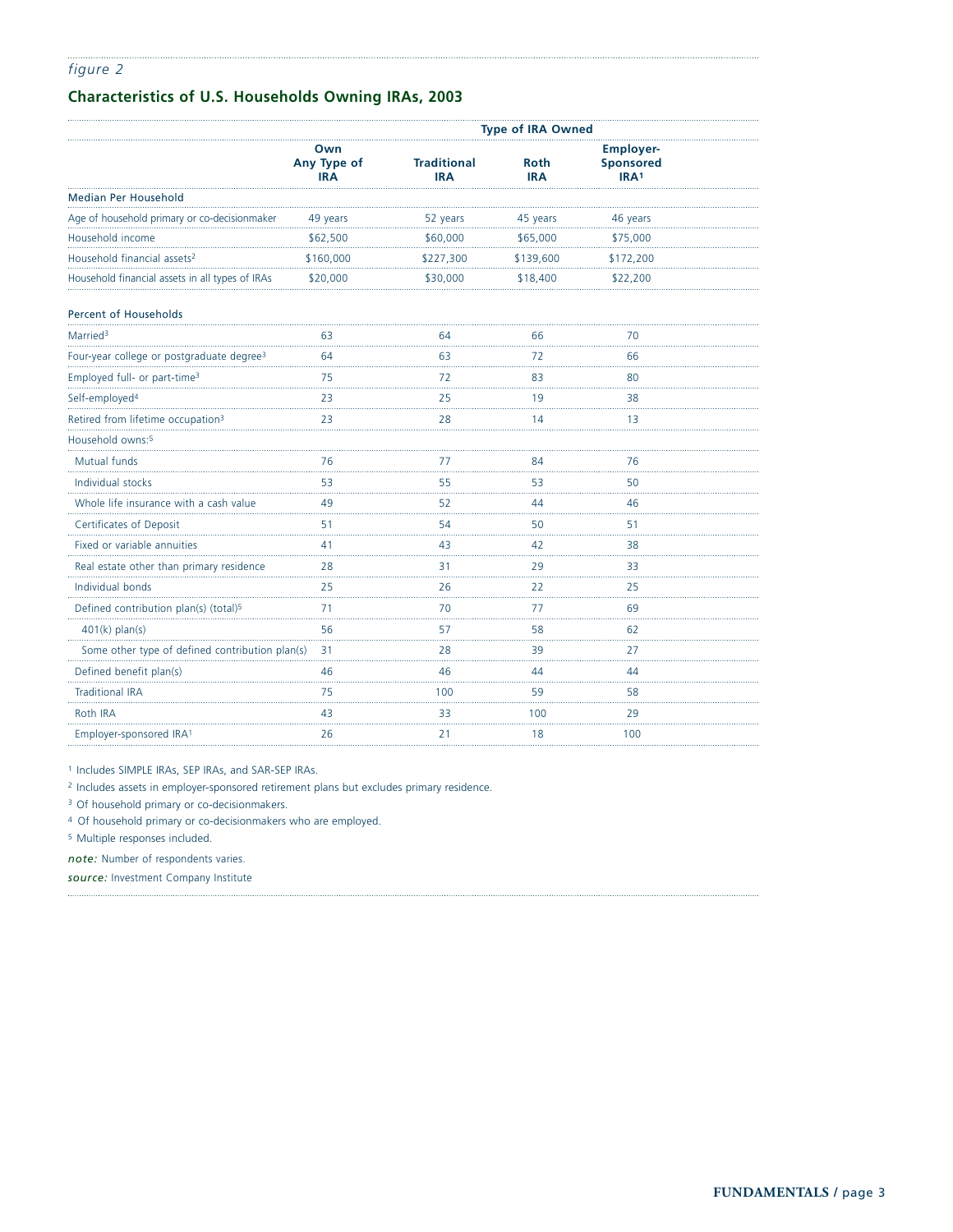## **Characteristics of U.S. Households Owning Traditional IRAs, 2003**

| Median Per Household                                                             |          |
|----------------------------------------------------------------------------------|----------|
| Amount in traditional IRAs                                                       | \$30,000 |
| Amount contributed to traditional IRAs in                                        |          |
| tax-year 2002 <sup>1</sup>                                                       | \$3,000  |
| Number of traditional IRAs owned                                                 | 2        |
| <b>Percent of Households</b>                                                     |          |
| Traditional IRA includes rollover from an employer-<br>sponsored retirement plan | 45       |
| Contributed to a traditional IRA in tax-year 2002                                | 27       |
| Deducted a traditional IRA contribution in<br>tax-year 2002 <sup>1</sup>         | 38       |
| Made a withdrawal from a traditional IRA in<br>tax-year 2002                     | 16       |
| Planning to convert a traditional IRA to a Roth IRA                              | 9        |
| Own traditional IRA: <sup>2</sup>                                                |          |
| Respondent                                                                       | 91       |
| Spouse                                                                           | 46       |
| Dependent children                                                               | 3        |
| Number of traditional IRAs owned:                                                |          |
| One                                                                              | 46       |
| Two                                                                              | 39       |
| Three or more                                                                    | 16       |
| Year first traditional IRA was opened:                                           |          |
| Before 1984                                                                      | 35       |
| 1984 through 1993                                                                | 38       |
| 1994 through 1998                                                                | 14       |
| 1999 through 2001                                                                | 9        |
| 2002 through June 2003                                                           | 4        |
| Where traditional IRAs are held: <sup>2</sup>                                    |          |
| Full-service brokerage                                                           | 35       |
| Bank or savings institution                                                      | 29       |
| Mutual fund company                                                              | 27       |
| Independent financial planning firm                                              | 23       |
| Insurance company                                                                | 12       |
| Discount brokerage (total)                                                       | 11       |
| Discount brokerage with walk-in offices                                          | 9        |
| Discount brokerage that is only available online                                 | 3        |
|                                                                                  |          |

# **Characteristics of U.S. Households Owning Roth IRAs, 2003**

*figure 4*

| Median Per Household                                                          |          |
|-------------------------------------------------------------------------------|----------|
| Amount in Roth IRAs                                                           | \$10,000 |
| Amount contributed to Roth IRAs in tax-year 2002 <sup>1</sup>                 | \$3,000  |
| Number of Roth IRAs owned                                                     | 1        |
| Percent of Households                                                         |          |
| Roth IRA was first IRA owned                                                  | 29       |
| Roth IRA was funded by a conversion from a traditional IRA                    | 33       |
| Contributed to a Roth IRA in tax-year 2002                                    | 53       |
| Roth IRA includes assets initially from an employer-sponsored retirement plan | 18       |
| Made a withdrawal from a Roth IRA in tax-year 2002                            | 2        |
| Own Roth IRA:2                                                                |          |
| Respondent                                                                    | 90       |
| Spouse                                                                        | 47       |
| Dependent children                                                            | 2        |
| Number of Roth IRAs owned:                                                    |          |
| One                                                                           | 56       |
| Two                                                                           | 34       |
| Three or more                                                                 | 10       |
| Year first Roth IRA was opened:                                               |          |
| 1998                                                                          | 50       |
| 1999                                                                          | 12       |
| 2000<br>.                                                                     | 17       |
| 2001                                                                          | 12       |
| 2002 through June 2003                                                        | 9        |
| Where Roth IRAs are held:2                                                    |          |
| Independent financial planning firm                                           | 30       |
| Full-service brokerage                                                        | 29       |
| Mutual fund company                                                           | 27       |
| Bank or savings institution                                                   | 18       |
| Discount brokerage (total)                                                    | 11       |
| Discount brokerage with walk-in offices                                       | 10       |
| Discount brokerage that is only available online                              | 2        |
| Insurance company                                                             | 7        |
| <sup>1</sup> Of households that contributed to Roth IRAs in tax-year 2002.    |          |

<sup>2</sup> Multiple responses included.

*note:* Number of respondents varies.

*source:* Investment Company Institute

<sup>1</sup> Of households that contributed to traditional IRAs in tax-year 2002.

<sup>2</sup> Multiple responses included.

 $\ddotsc$ 

*note:* Number of respondents varies.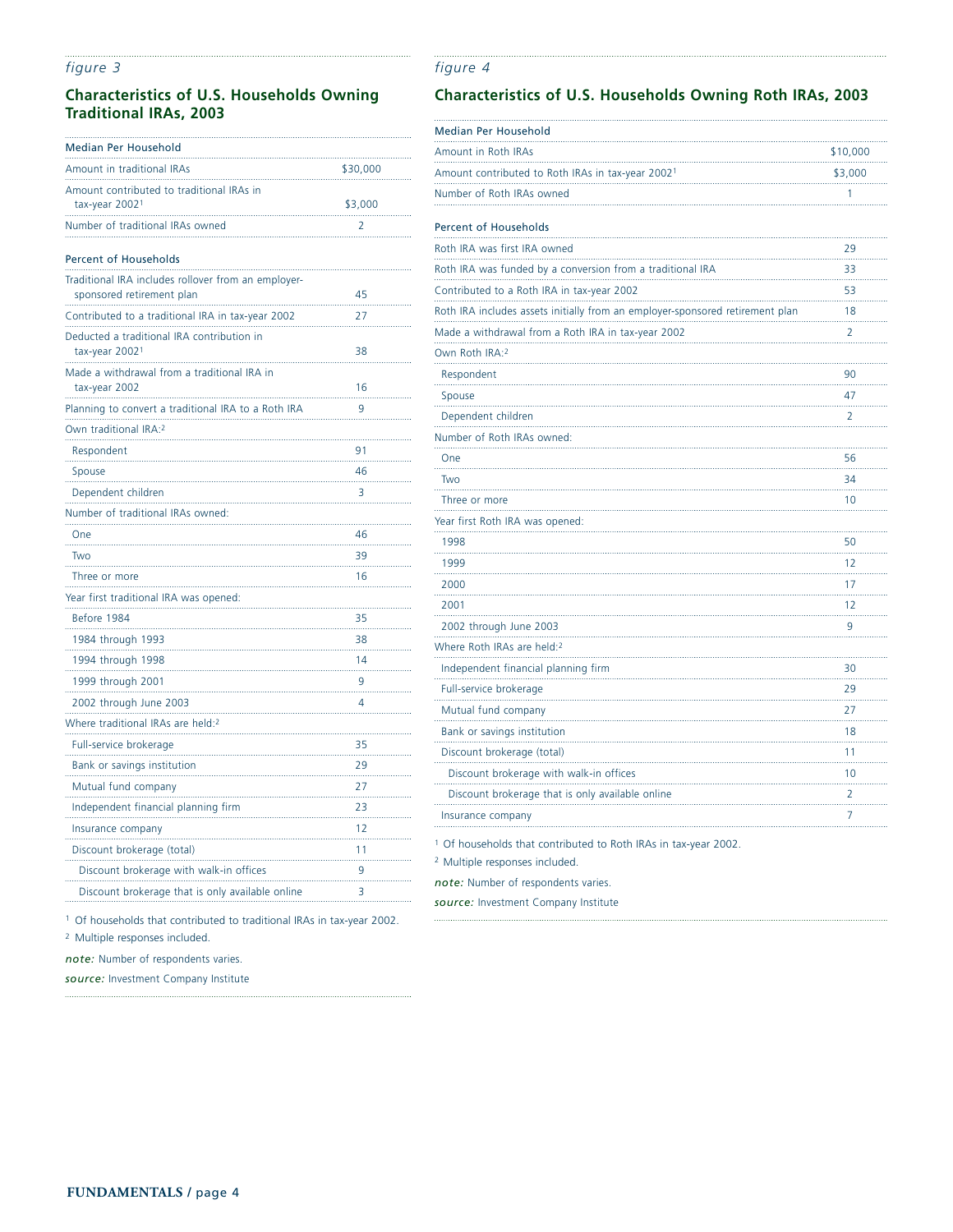### **Types of Investments in IRAs**

In June 2003, nearly two-thirds of IRA households held mutual funds in their IRA portfolios, usually stock mutual funds (Figure 5). The next most frequently held investment in IRAs was individual stock, which was held by 38 percent of IRA households. Twenty-seven percent held annuities in their IRAs, and 25 percent held bank deposits.

# **Contributions to Traditional and Roth IRAs in Tax-Year 2002**

Twenty-seven percent of traditional IRA households—an estimated 9.8 million—contributed to their traditional IRAs in tax-year 2002 (Figure 3). The median contribution was \$3,000 per household. Traditional IRA contributors typically were younger and had fewer household financial assets than

#### *figure 5*

#### **Investments Held in IRAs by Type of IRA1 Owned, 2003**

*(percent of U.S. households owning each type of IRA)*

|                                                                                     |                               |                           | <b>Type of IRA Owned</b> |                                                       |
|-------------------------------------------------------------------------------------|-------------------------------|---------------------------|--------------------------|-------------------------------------------------------|
|                                                                                     | <b>Own Any Type</b><br>of IRA | Traditional<br><b>IRA</b> | Roth<br><b>IRA</b>       | <b>Employer-Sponsored</b><br>IR $\Delta$ <sub>2</sub> |
| Mutual funds (total)                                                                | 64                            | 69                        | 66                       | 50                                                    |
| Stock mutual funds                                                                  |                               |                           |                          |                                                       |
| Bond mutual funds                                                                   | 26                            |                           | 16                       | 1 Q                                                   |
| Hybrid mutual funds                                                                 |                               |                           |                          |                                                       |
| Money market mutual funds                                                           | 28                            | 29                        |                          | 22                                                    |
| Individual stocks                                                                   | 38                            | 39                        |                          | 32                                                    |
| Annuities (total)                                                                   |                               | 28                        |                          |                                                       |
| Variable annuities                                                                  | 1 Q                           |                           | 12                       |                                                       |
| <b>Fixed annuities</b>                                                              |                               |                           |                          |                                                       |
| Bank savings accounts, money market deposit accounts,<br>or Certificates of Deposit |                               |                           |                          |                                                       |
| Individual bonds                                                                    |                               |                           |                          |                                                       |
| Other                                                                               |                               |                           |                          |                                                       |

<sup>1</sup> Multiple responses included.

<sup>2</sup> Includes SIMPLE IRAs, SEP IRAs, and SAR-SEP IRAs.

*note:* Number of respondents varies.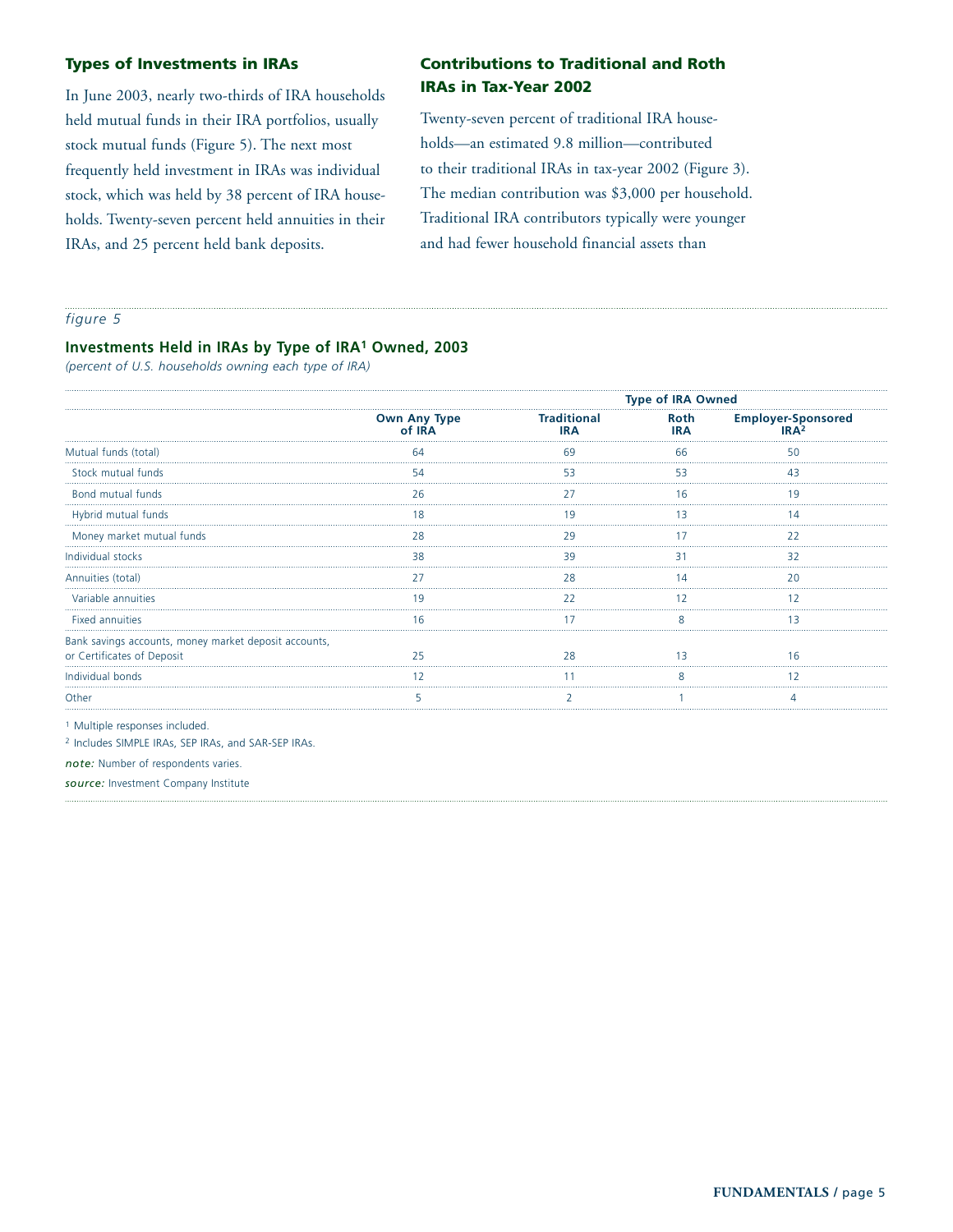non-contributors, but contributors tended to have greater household incomes (Figure 6). Traditional IRA contributors were more likely than noncontributors to be employed, have four-year college or post-graduate degrees, and participate in or be covered by defined contribution plans.

Fifty-three percent of Roth IRA households an estimated 8.5 million—contributed to their Roth IRAs in tax-year 2002 (Figure 4). These households contributed a median of \$3,000 per household to their Roth IRAs. Roth IRA contributors tended to be younger and have greater household incomes but fewer household financial assets than those who did not contribute to Roth IRAs (Figure 6). In addition, Roth IRA contributors had lower median total IRA assets than non-contributors.

*figure 6*

#### **Characteristics of Households Owning Traditional or Roth IRAs by Contribution Status in Tax-Year 2002**

|                                                       | <b>Traditional IRA Households</b>                                  |                                                                                            | <b>Roth IRA Households</b>                                         |                                                                                     |
|-------------------------------------------------------|--------------------------------------------------------------------|--------------------------------------------------------------------------------------------|--------------------------------------------------------------------|-------------------------------------------------------------------------------------|
|                                                       | Contributed<br>to Traditional IRA<br>in Tax-Year 2002 <sup>1</sup> | <b>Did Not</b><br><b>Contribute</b><br>to Traditional IRA<br>in Tax-Year 2002 <sup>2</sup> | <b>Contributed</b><br>to Roth IRA<br>in Tax-Year 2002 <sup>3</sup> | <b>Did Not</b><br><b>Contribute</b><br>to Roth IRA<br>in Tax-Year 2002 <sup>4</sup> |
| Median Per Household                                  |                                                                    |                                                                                            |                                                                    |                                                                                     |
| Age of household primary or co-decisionmaker          | 48 years                                                           | 54 years                                                                                   | 40 years                                                           | 46 years                                                                            |
| Household income                                      | \$62,500                                                           | \$60,000                                                                                   | \$65,000                                                           | \$62,500                                                                            |
| Household financial assets <sup>5</sup>               | \$175,000                                                          | \$230,000                                                                                  | \$100,000                                                          | \$150.000                                                                           |
| Household financial assets in all types of IRAs       | \$30,000                                                           | \$30,000                                                                                   | \$15,000                                                           | \$16,700                                                                            |
| <b>Percent of Households</b>                          |                                                                    |                                                                                            |                                                                    |                                                                                     |
| Married <sup>6</sup>                                  | 6.                                                                 | 66                                                                                         |                                                                    | 64                                                                                  |
| Four-year college or postgraduate degree <sup>6</sup> |                                                                    | 62                                                                                         |                                                                    |                                                                                     |
| Employed full- or part-time <sup>6</sup>              | 88                                                                 | 66                                                                                         | 87                                                                 |                                                                                     |
| Household has defined contribution plan(s)            |                                                                    | b3                                                                                         |                                                                    |                                                                                     |

<sup>1</sup> Twenty-seven percent of households owning traditional IRAs contributed to a traditional IRA in tax-year 2002.

<sup>2</sup> Includes all households owning traditional IRAs that did not contribute to their traditional IRAs in tax-year 2002. Some of these households may have been ineligible to make deductible contributions.

<sup>3</sup> Fifty-three percent of households owning Roth IRAs contributed to a Roth IRA in tax-year 2002.

4 Includes all households owning Roth IRAs that did not contribute to their Roth IRAs in tax-year 2002. Some of these households may have been ineligible to contribute to Roth IRAs in tax-year 2002.

<sup>5</sup> Includes assets in employer-sponsored retirement plans but excludes primary residence.

<sup>6</sup> Of household primary or co-decisionmakers.

*note:* Number of respondents varies.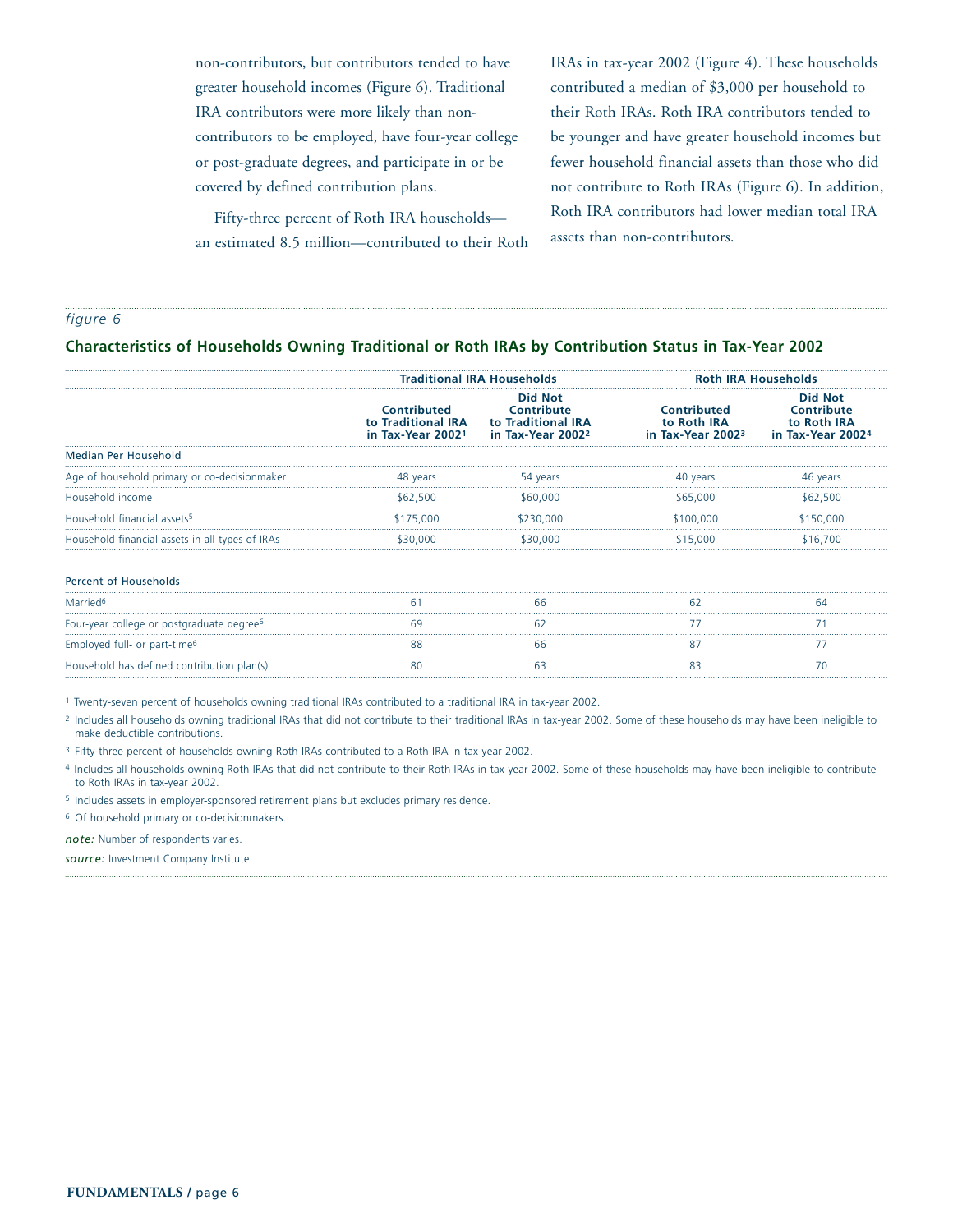## **Characteristics of Households Owning Traditional IRAs by Withdrawal Status in Tax-Year 2002**

|                                                               | Made a<br>Withdrawal from a<br><b>Traditional IRA</b><br>in Tax-Year 20021 | Did Not Make a<br>Withdrawal from a<br><b>Traditional IRA</b><br>in Tax-Year 2002 <sup>2</sup> |
|---------------------------------------------------------------|----------------------------------------------------------------------------|------------------------------------------------------------------------------------------------|
| Median Per Household                                          |                                                                            |                                                                                                |
| Age of household primary or co-decisionmaker                  | 73 years                                                                   | 50 years                                                                                       |
| Household income                                              | \$45,300                                                                   | \$62,500                                                                                       |
| Household financial assets <sup>3</sup>                       | \$330,500                                                                  | \$175,000                                                                                      |
| Household financial assets in all types of IRAs               | \$65,900                                                                   | \$30,000                                                                                       |
| Amount withdrawn from traditional IRA in tax-year 2002        | \$7,800                                                                    | \$0                                                                                            |
| <b>Percent of Households</b>                                  |                                                                            |                                                                                                |
| Married <sup>4</sup>                                          | 59                                                                         | 65                                                                                             |
| Widowed <sup>4</sup>                                          | 29                                                                         | 4                                                                                              |
| Four-year college or postgraduate degree4                     | 58                                                                         | 64                                                                                             |
| Employed full- or part-time4                                  | 32                                                                         | 80                                                                                             |
| Retired from lifetime occupation <sup>4</sup>                 | 71                                                                         | 20                                                                                             |
| Number of withdrawals made in tax-year 2002:                  |                                                                            |                                                                                                |
| One                                                           | 58                                                                         | <b>NA</b>                                                                                      |
| Two                                                           | 20                                                                         | <b>NA</b>                                                                                      |
| Three or more                                                 | 22                                                                         | <b>NA</b>                                                                                      |
| Withdrew all money from a traditional IRA                     | 6                                                                          | <b>NA</b>                                                                                      |
| Reasons for withdrawal in tax-year 2002:5                     |                                                                            |                                                                                                |
| To take a required minimum distribution at age 701/2 or older | 42                                                                         | <b>NA</b>                                                                                      |
| To buy a home                                                 | 11                                                                         | <b>NA</b>                                                                                      |
| To purchase investments outside of an IRA                     | 15                                                                         | <b>NA</b>                                                                                      |
| To pay for health care                                        | 9<br>i.                                                                    | <b>NA</b>                                                                                      |
| To make a large purchase                                      | 13                                                                         | <b>NA</b>                                                                                      |
| To pay bills                                                  | 11                                                                         | <b>NA</b>                                                                                      |
| Other reasons <sup>6</sup>                                    | 14                                                                         | <b>NA</b>                                                                                      |
|                                                               |                                                                            |                                                                                                |

#### NA = Not applicable

<sup>1</sup> Sixteen percent of households owning traditional IRAs made withdrawals from traditional IRAs in tax-year 2002. The sample size is small.

<sup>2</sup> Eighty-four percent of households owning traditional IRAs did not make withdrawals from traditional IRAs in tax-year 2002.

<sup>3</sup> Includes assets in employer-sponsored retirement plans but excludes primary residence.

<sup>4</sup> Of household primary or co-decisionmakers.

<sup>5</sup> Multiple responses included.

6 Includes paying for travel, paying for education expenses, and purchasing another type of IRA.

*note:* Number of respondents varies.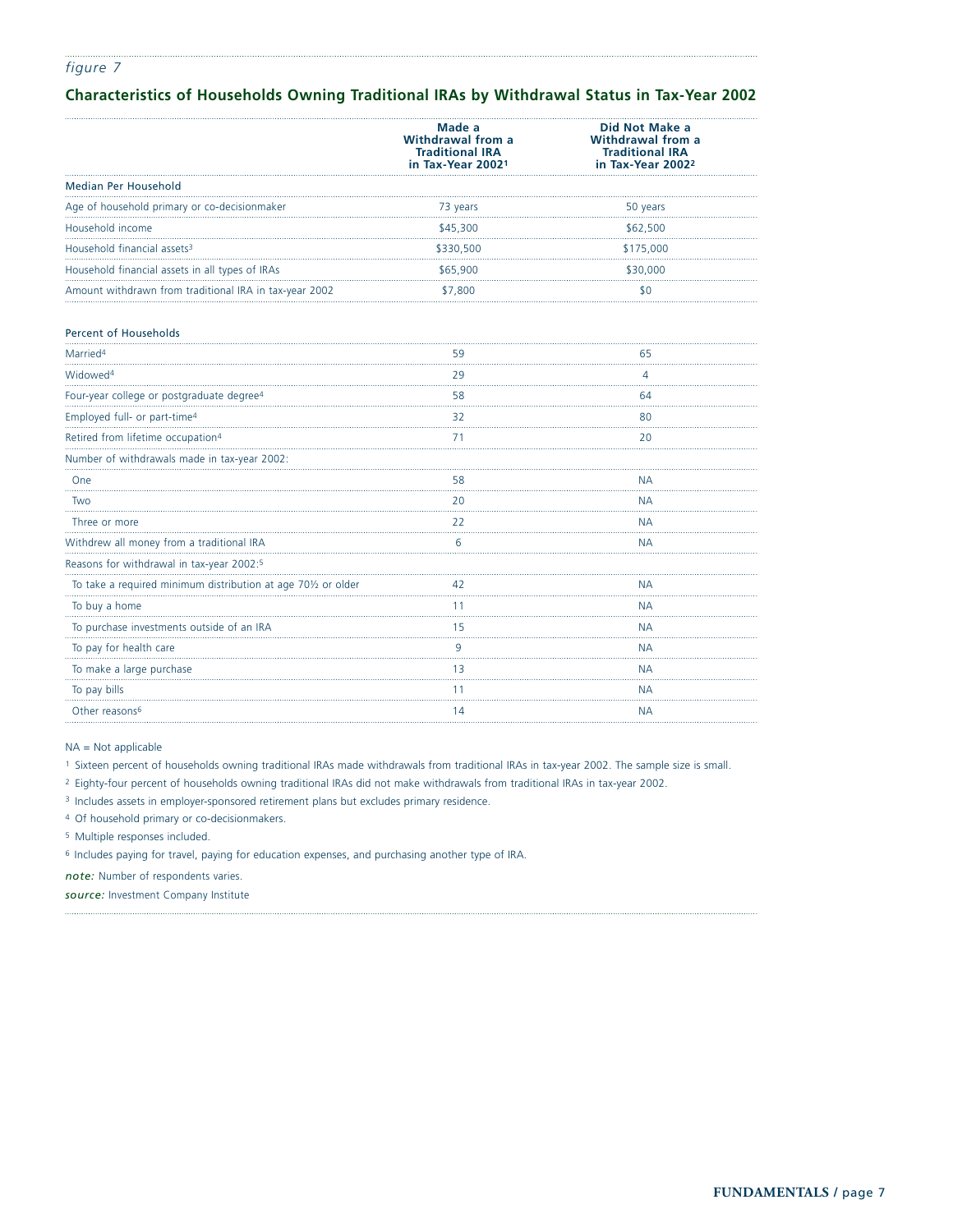#### **Characteristics of Households Owning Traditional IRAs With and Without Rollovers from Employer-Sponsored Retirement Plans, 2003**

|                                                                    | <b>Traditional IRA Includes</b><br><b>Rollover from</b><br><b>Employer-Sponsored</b><br><b>Retirement Plan1</b> | <b>Traditional IRA Does Not</b><br><b>Include Rollover from</b><br><b>Employer-Sponsored</b><br><b>Retirement Plan<sup>2</sup></b> |
|--------------------------------------------------------------------|-----------------------------------------------------------------------------------------------------------------|------------------------------------------------------------------------------------------------------------------------------------|
| Median Per Household                                               |                                                                                                                 |                                                                                                                                    |
| Age of household primary or co-decisionmaker                       | 52 years                                                                                                        | 53 years                                                                                                                           |
| Household income                                                   | \$65,000                                                                                                        | \$60,000                                                                                                                           |
| Household financial assets <sup>3</sup>                            | \$260,000                                                                                                       | \$175,000                                                                                                                          |
| Household financial assets in all types of IRAs                    | \$50,000                                                                                                        | \$23,700                                                                                                                           |
| Amount in traditional IRAs                                         | \$50,000                                                                                                        | \$20,000                                                                                                                           |
| Number of traditional IRAs owned                                   | 2                                                                                                               | 1                                                                                                                                  |
| Percent of Households                                              |                                                                                                                 |                                                                                                                                    |
| Married <sup>4</sup>                                               | 70                                                                                                              | 59                                                                                                                                 |
| Widowed <sup>4</sup>                                               | 5                                                                                                               | 11                                                                                                                                 |
| Four-year college or postgraduate degree <sup>4</sup>              | 67                                                                                                              | 60                                                                                                                                 |
| Employed full- or part-time <sup>4</sup>                           | 72                                                                                                              | 74                                                                                                                                 |
| Retired from lifetime occupation <sup>4</sup>                      | 28                                                                                                              | 27                                                                                                                                 |
| Number of traditional IRA rollovers conducted:                     |                                                                                                                 |                                                                                                                                    |
| One                                                                | 62                                                                                                              | NА                                                                                                                                 |
| Two                                                                | 21                                                                                                              | NА                                                                                                                                 |
| Three                                                              | 11                                                                                                              | ΝA                                                                                                                                 |
| Four or more                                                       | 6                                                                                                               | ΝA                                                                                                                                 |
| Year of most recent traditional IRA rollover:                      |                                                                                                                 |                                                                                                                                    |
| Before 1994                                                        | 21                                                                                                              | NА                                                                                                                                 |
| 1994 through 1998                                                  | 37                                                                                                              | ΝA                                                                                                                                 |
| 1999 through June 2003                                             | 42                                                                                                              | <b>NA</b>                                                                                                                          |
| Traditional IRA rollover due to: <sup>5</sup>                      |                                                                                                                 |                                                                                                                                    |
| Job change                                                         | 73                                                                                                              | ΝA                                                                                                                                 |
| Retirement                                                         | 31                                                                                                              | ΝA                                                                                                                                 |
| Layoff                                                             | 5                                                                                                               | ΝA                                                                                                                                 |
| Amount of most recent traditional IRA rollover:                    |                                                                                                                 |                                                                                                                                    |
| All assets in employer-sponsored retirement plan were rolled over  | 87                                                                                                              | <b>NA</b>                                                                                                                          |
| Some assets in employer-sponsored retirement plan were rolled over | 13                                                                                                              | ΝA                                                                                                                                 |
| Where traditional IRAs are held: <sup>5</sup>                      |                                                                                                                 |                                                                                                                                    |
| Full-service brokerage                                             | 41                                                                                                              | 30                                                                                                                                 |
| Bank or savings institution                                        | 28                                                                                                              | 29                                                                                                                                 |
| Mutual fund company                                                | 30                                                                                                              | 24                                                                                                                                 |
| Independent financial planning firm                                | 28                                                                                                              | 19                                                                                                                                 |
| Insurance company                                                  | 12                                                                                                              | 12                                                                                                                                 |
| Discount brokerage (total)                                         | 15                                                                                                              | 8                                                                                                                                  |
| Discount brokerage with walk-in offices                            | 13                                                                                                              | 6                                                                                                                                  |
| Discount brokerage that is only available online                   | 3                                                                                                               | 3                                                                                                                                  |

NA = Not applicable

<sup>1</sup> Forty-five percent of households owning traditional IRAs have traditional IRAs that include rollovers from employer-sponsored retirement plans.

<sup>2</sup> Fifty-five percent of households owning traditional IRAs have traditional IRAs that do not include rollovers from employer-sponsored retirement plans.

<sup>3</sup> Includes assets in employer-sponsored retirement plans but excludes primary residence.

<sup>4</sup> Of household primary or co-decisionmakers.

<sup>5</sup> Multiple responses included.

*note:* Number of respondents varies.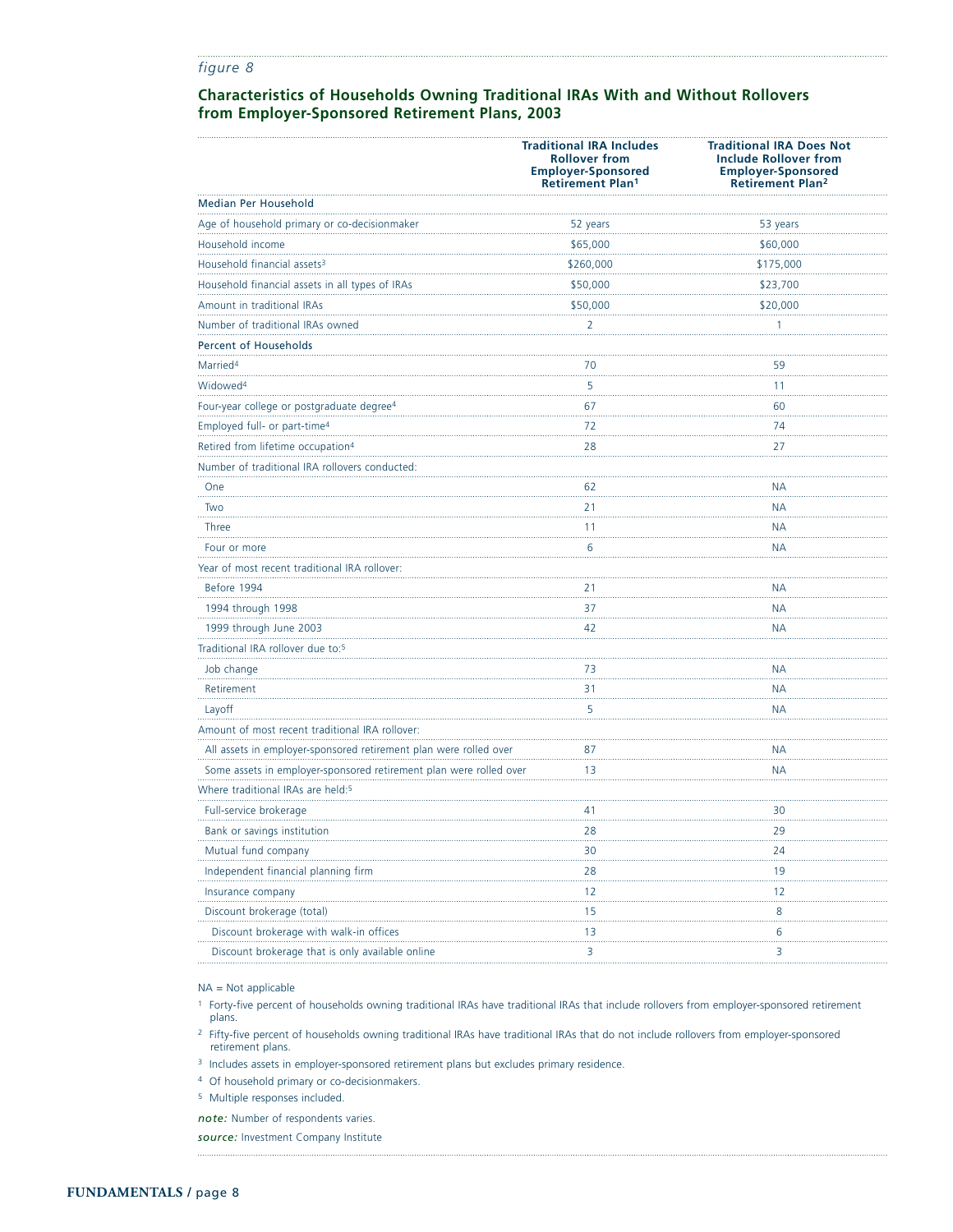# **Withdrawals from Traditional and Roth IRAs in Tax-Year 2002**

Sixteen percent of traditional IRA households an estimated 5.8 million—made withdrawals from their traditional IRAs in tax-year 2002 (Figure 3). The median amount withdrawn in tax-year 2002 was \$7,800, usually taken as a single withdrawal (Figure 7). Forty-two percent were taking required minimum distributions because a traditional IRA owner in the household was age 70½ or older. The median income of households that made withdrawals from traditional IRAs was much lower than the median income of traditional IRA households that did not make withdrawals, but median financial assets of households that made withdrawals were much greater. Seventy-one percent of the financial decisionmakers of households that made withdrawals from traditional IRAs were retired, and 29 percent were widowed.

Only 2 percent of Roth IRA households made withdrawals from their Roth IRAs in tax-year 2002 (Figure  $4$ ).<sup>5</sup>

# **Rollovers from Employer-Sponsored Retirement Plans to Traditional IRAs**

Forty-five percent of traditional IRA households an estimated 16.4 million—had traditional IRAs that included assets "rolled over" from employersponsored retirement plans (Figure 3). Sixty-two percent of these traditional IRA households had conducted one rollover, 21 percent had completed two rollovers, and 17 percent had undertaken three or more rollovers (Figure 8). Nearly three-quarters

rolled over assets from employer plans to traditional IRAs because of a job change, and 31 percent rolled over assets due to retirement. More than two-fifths conducted their most recent rollover in 1999 or later. In nearly all instances, the most recent rollover included reinvesting all employer-sponsored retirement plan assets into a traditional IRA. Households with traditional IRAs that include rollover assets typically had greater incomes and financial assets, including IRA assets, than households whose traditional IRAs do not include rollovers.

# **Roth IRAs Funded by Conversions from Traditional IRAs**

Thirty-three percent of Roth IRA households an estimated 5.3 million—had Roth IRAs that included assets converted from traditional IRAs (Figure 4). The median amount these households converted from traditional IRAs to Roth IRAs was \$12,000 (Figure 9). About two-thirds of these households initially opened Roth IRAs in 1998, the first year Roth IRAs were available. These households had median total Roth IRA assets of \$20,000 in June 2003. In contrast, households with Roth IRAs that did not include assets converted from traditional IRAs had median Roth IRA assets of \$8,000. However, households with Roth IRAs that did not include assets converted from traditional IRAs were more likely to contribute to their Roth IRAs in tax-year 2002 than were households with Roth IRAs that included assets converted from traditional IRAs.

<sup>5</sup> The sample size of households that withdrew money from Roth IRAs in tax-year 2002 was too small for detailed analysis.